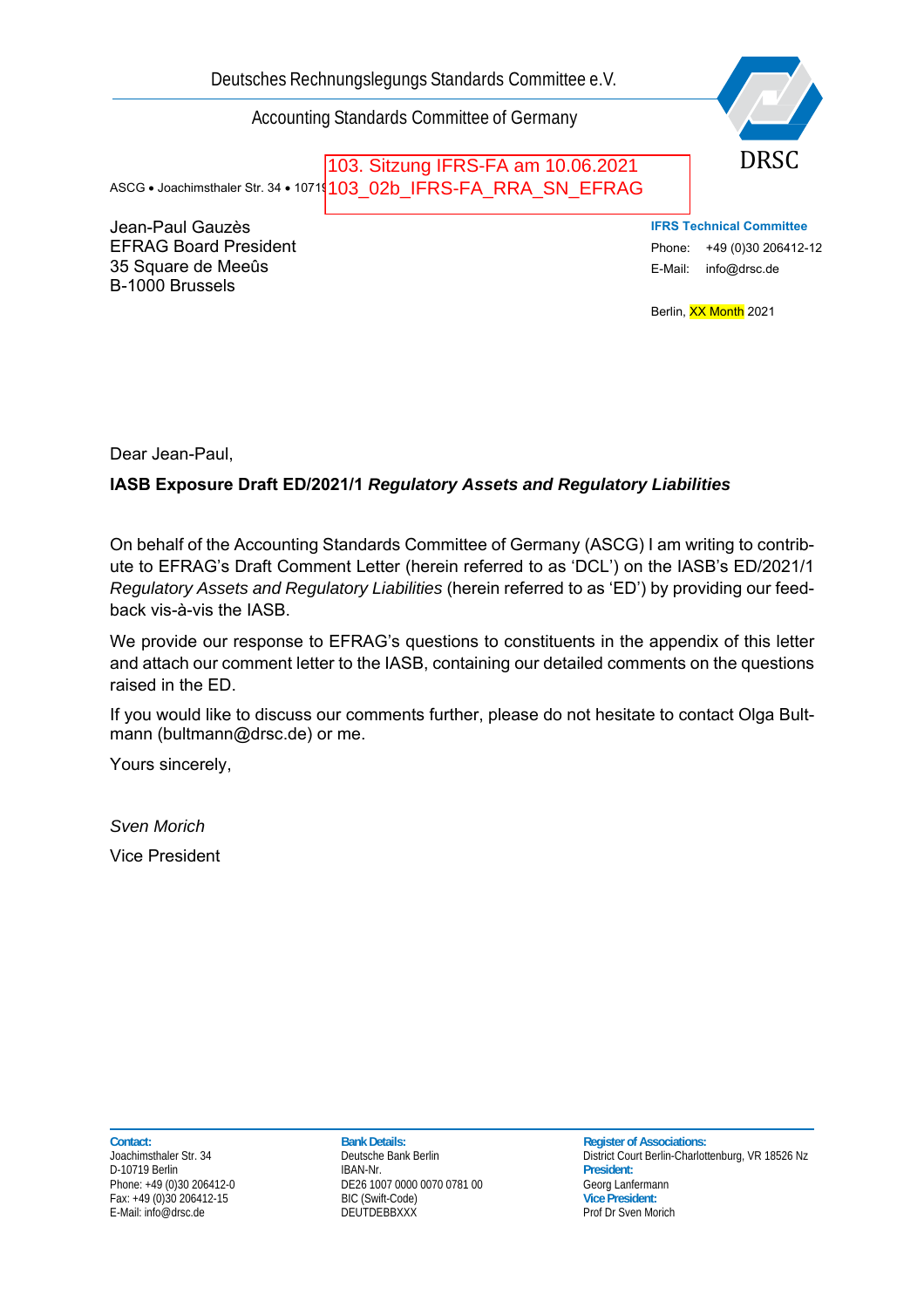

## **Appendix – Answers to the questions in the DCL**

#### **Question 1 – Objective and scope**

Have you identified any other situations in which the proposed scope would affect activities that you do not view as subject to rate regulation that give rise to regulatory assets and regulatory liabilities? If so, please describe the situations and why you consider they should not be within the scope.

We are not aware of any situations in which the proposed scope would affect activities that you do not view as subject to rate regulation that give rise to regulatory assets and regulatory liabilities. However, it should be noted that we have received very limited feedback from entities outside the utilities sector.

Have you identified any situations in which the proposed scope would include self-regulation? If so, please explain these situations. In your view, should such situations of self-regulation be included in the scope of the ED?

We are not aware of any situations in which the proposed scope would include self-regulation.

Do you think that there should be additional criteria (e.g., limited competition, regulator committed to support the financial viability through the rate-setting process, customer having no ability to avoid price increases) for eligibility to be within the scope of the proposed Standard?

We do not consider additional criteria for eligibility to be within the scope of the proposed Standard to be necessary.

Are you aware of examples of anomalous outcomes that could arise from the application of the scope of proposed Standard (e.g., recognition of currently excluded enforceable rights and obligations)?

We are not aware of examples of anomalous outcomes that could arise from the application of the scope of proposed Standard. However, we have concerns about the outcomes that could arise from the application of the detailed proposals on how an entity shall determine the components of the total allowed compensation for goods or services supplied in a period (paragraphs B3-B9 and B15). In this regard, please refer to our comments to question 3.

#### **Question 3 – Total allowed compensation**

In certain regulatory agreements, the regulator may entitle the entity to recover, as part of the regulatory rate, cost relating to construction before the asset is in operation and is being used to supply goods or services. How common are these type of agreements in your jurisdiction?

Since we are not aware of any German entities outside the energy sector that would fall within the scope of the ED, our response is limited to the energy sector.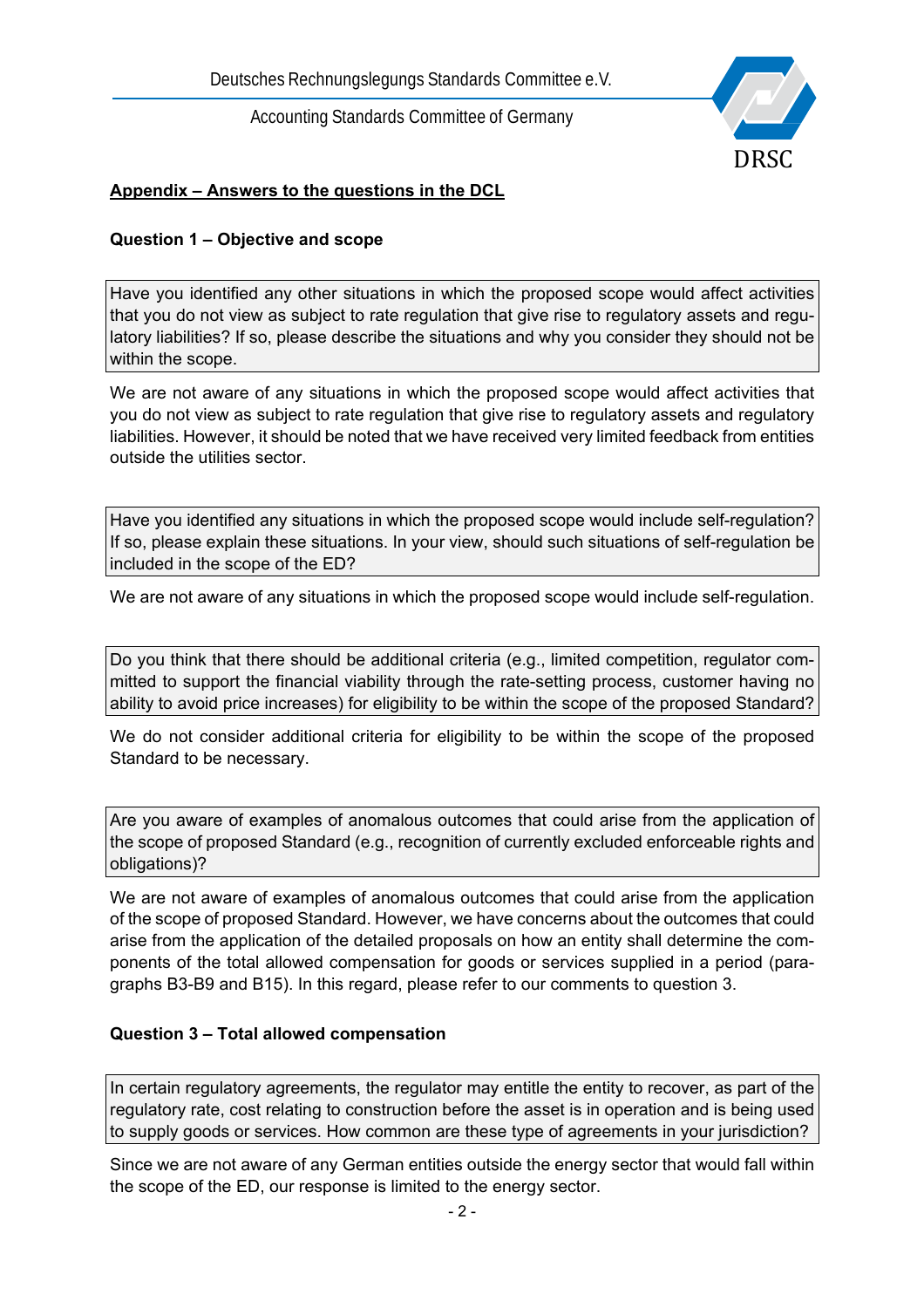

In Germany, the entities regulated by the Federal Network Agency (Bundesnetzagentur) are entitled to charge to customers a regulatory return on the committed capital (return on capital) during the construction period. This corresponds to the procedure described in paragraph BC96(b) of the ED. The investments are defined and approved in the network expansion plan so that the regulatory return on the committed capital is certain. Even if – in the hypothetical case – the investment is not continued, this does not result in any obligation for the entity to deduct an amount in determining a regulated rate to be charged to customers in future periods.

Which of the two views (view 1 or view 2) on the treatment of regulatory returns on CWIP do you support and why?

View 1: EFRAG notes there are concerns on the proposed treatment of CWIP regulatory returns in situations where the regulatory agreement allows regulatory returns to be charged to customers during construction. The proposal departs from the alignment of the accounting treatment with the regulatory treatment of regulatory returns. EFRAG also highlights the operational challenges of recognising regulatory returns related to construction work in progress only when the asset is in use. Assets are applied on a portfolio rather than individual basis to generate revenue and it is difficult to attribute revenue to a single asset.

Furthermore, some entities have high volumes of initiated assets under construction and high volumes of these that become operational- and it will be challenging for these entities to apply the proposed treatment of CWIP regulatory returns.

View 2: EFRAG acknowledges that the IASB proposal will reflect total allowed compensation when the underlying asset is being used to provide goods or services and being consumed (through depreciation) and this will result in a faithful representation of profit patterns particularly for entities that have material and long-duration CWIP. For such entities, due to the proposed treatment of CWIP, the profit will be misleadingly understated when the asset becomes operational if the regulatory returns were to be recognised as part of the total allowed compensation during construction. Furthermore, EFRAG notes that the proposal will contribute to comparability across entities regardless of how regulatory return is structured within regulatory agreements.

We support the view 1. For our reasons for this view, please refer to our detailed comments on Question 3 in the comments letter to the IASB attached below.

Do you expect any implementation issues relating to the proposals in the ED to defer and recognise revenue from construction work in progress only in the operating phase?

Yes, we expect significant administrative and financial burden for entities to implement the proposals in the ED to defer and recognise revenue from construction work in progress only in the operating phase. In this respect, please refer to our detailed comments on Question 3 in the comments letter to the IASB attached below.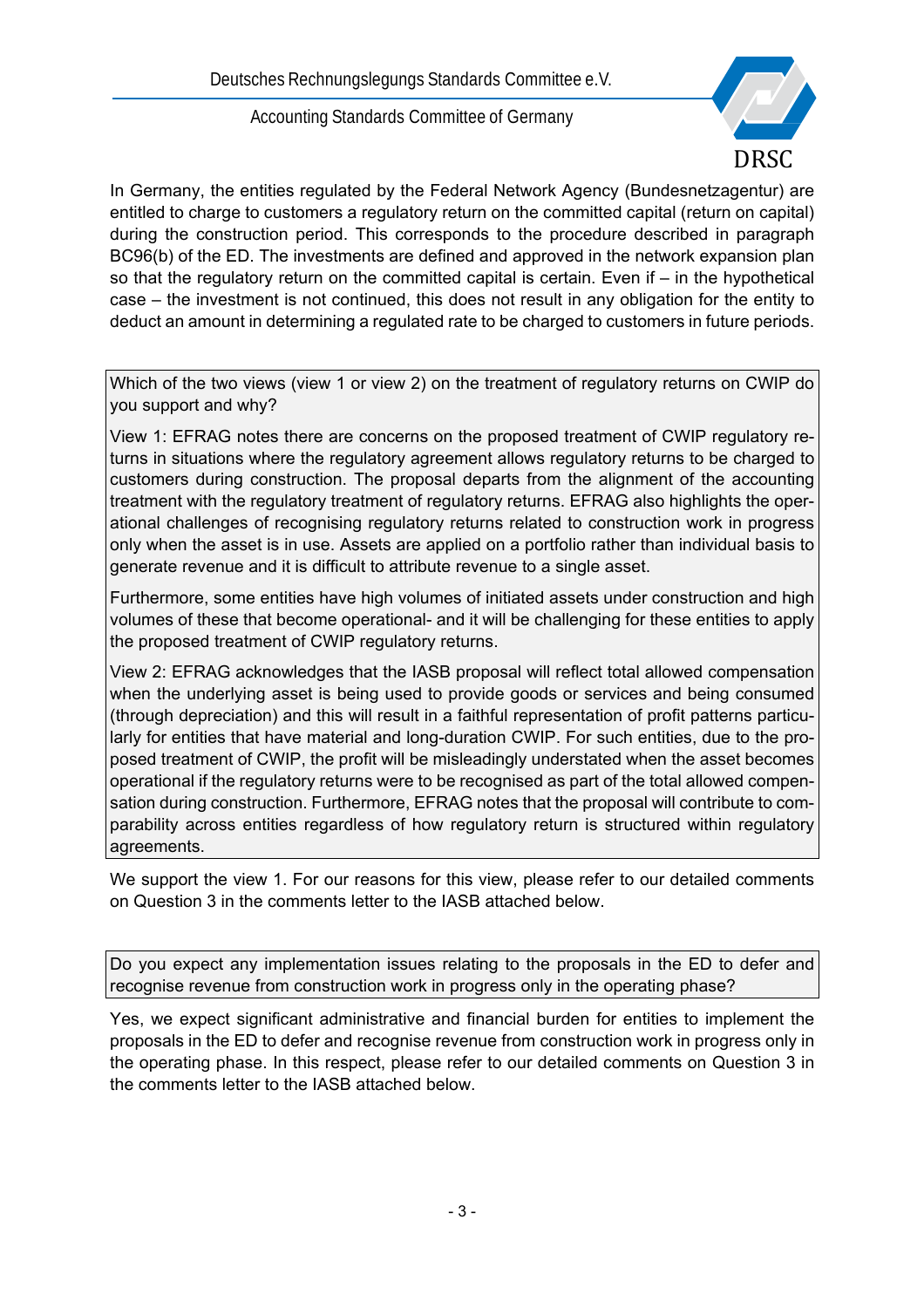

## **Question 4 – Recognition**

Are you aware of situations where there is uncertainty regarding the existence of an enforceable right or enforceable obligation under a regulatory agreement, and if so, please describe these situations?

We are aware of situations where new legal requirements are created, and it is not yet sufficiently clear how these requirements will be included in the regulatory framework because negotiations with the regulator have not yet been completed. In these cases, judgement would be used to consider whether an enforceable right or an enforceable obligation exists.

## **Question 5 – Measurement**

Do you consider that the guidance in the ED on the boundary of the agreement is understood in practice and can be applied without undue cost and effort? If not please provide examples of the possible challenges on determining the boundary of the regulatory agreement and assessing which cash flows to include in the measurement of regulatory assets and regulatory liabilities.

In the German regulatory system set by the Federal Network Agency (Bundesnetzagentur), the boundary of a regulatory agreement is not determined by the regulatory period. A regulatory period is followed by the next regulatory period. For this reason, from the perspective of the German utilities, rights and obligations arising from a regulatory agreement can already be judged enforceable, even if the prices are not set until a new regulatory period. Thus, we do not expect challenges on determining the boundary of the regulatory agreement.

#### **Question 6 – Discount rate**

Which of the two views on discounting do you support and why?

View 1: Use the regulatory interest rate for regulatory assets and regulatory liabilities. The regulatory interest rate is negotiated with the regulator and considered objective by users. Supporters of this view disagree with the proposed application of a minimum adequate rate as the discount rate for regulatory assets, when the regulatory interest rate provided for a regulatory asset is insufficient. What matters ought to be the discount rate agreed with the regulator, as this represents the rate the entity is entitled to recover (fulfil) when measuring its regulatory assets and regulatory liabilities. Therefore, the application of a minimum adequate rate would not be relevant information for users to understand regulatory assets and regulatory liabilities.

View 2: Discounting of regulatory assets and regulatory liabilities should follow the general discounting principles in IFRS Standards because the objective of discounting is to appropriately reflect the effects of the time value of money. The regulatory interest rate might have a different objective. In cases where there is a significant financing component and the regulatory interest rate differs from the market rate, an entity should apply the requirements in IFRS 15 and use the prevailing interest rates in the relevant market.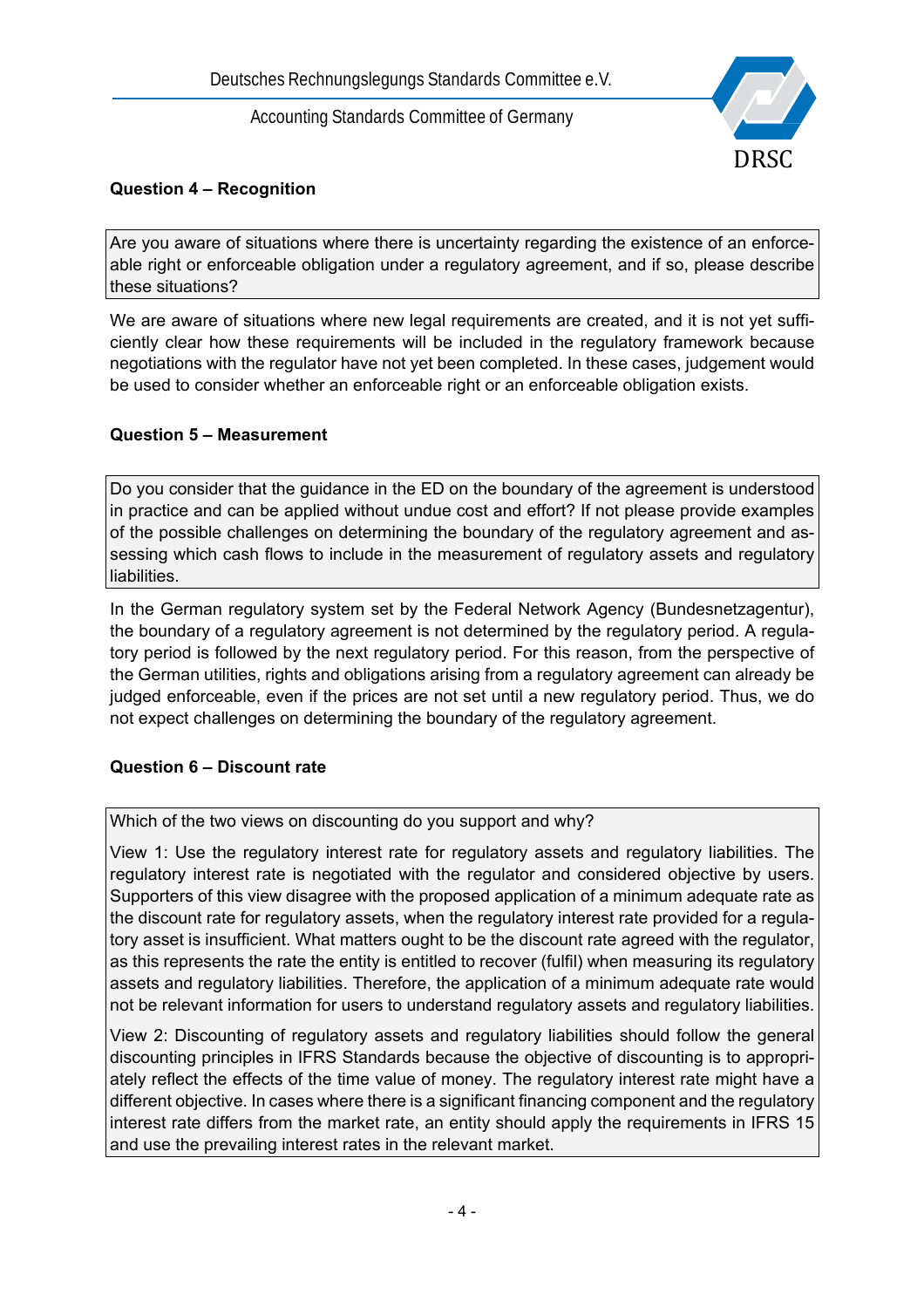

We support the view 1 to the extent that we consider the use of the regulatory interest rate to be appropriate to discount the estimated future cash flows in measuring regulatory assets and regulatory liabilities.

Regarding the proposed application of a minimum adequate rate as the discount rate for regulatory assets, currently, we do not see any practical relevance for German rate regulation in the event that the regulatory interest rate would not be sufficient.

## **Question 9 – Disclosure**

In your view, which of the proposed disclosures in the ED should be prioritised (i.e., which of the disclosures are most useful and which are less useful)? Please explain.

In our view, a reporting entity should be allowed to judge for itself what specific disclosures need to be provided in order to meet the disclosure objectives. We note that entities use judgement to decide what information would be relevant for users of financial statements and hence, be sufficient to meet the proposed disclosure objectives. We therefore recommend that the detailed provisions included in paragraphs 78, 80, 81 and 83 be worded as examples of the possible disclosures to meet the objectives, rather than as mandatory provisions. Please refer to our comments on Question 9 in the comments letter to the IASB attached below.

# **Question 10 – Effective date and transition**

Do you agree with the IASB decision to charge to goodwill and not to retain earnings all the adjustments to regulatory assets and liabilities resulting from the simplified treatment of the past business combinations? If not, what do you propose?

[Response is pending.]

#### **Question 11 – Effective date and transition**

Are you aware of examples of service concession arrangements falling under both the proposed Standard and IFRIC 12?

We are not aware of examples of service concession arrangements falling under both the proposed Standard and IFRIC 12.

Do you agree that the goodwill-related regulatory balances should not be reclassified to goodwill on the first-time adoption of IFRS Standards (proposed amendments to IFRS 1) but recognised as a separate subset of regulatory assets which should subsequently be amortised?

[Response is pending.]